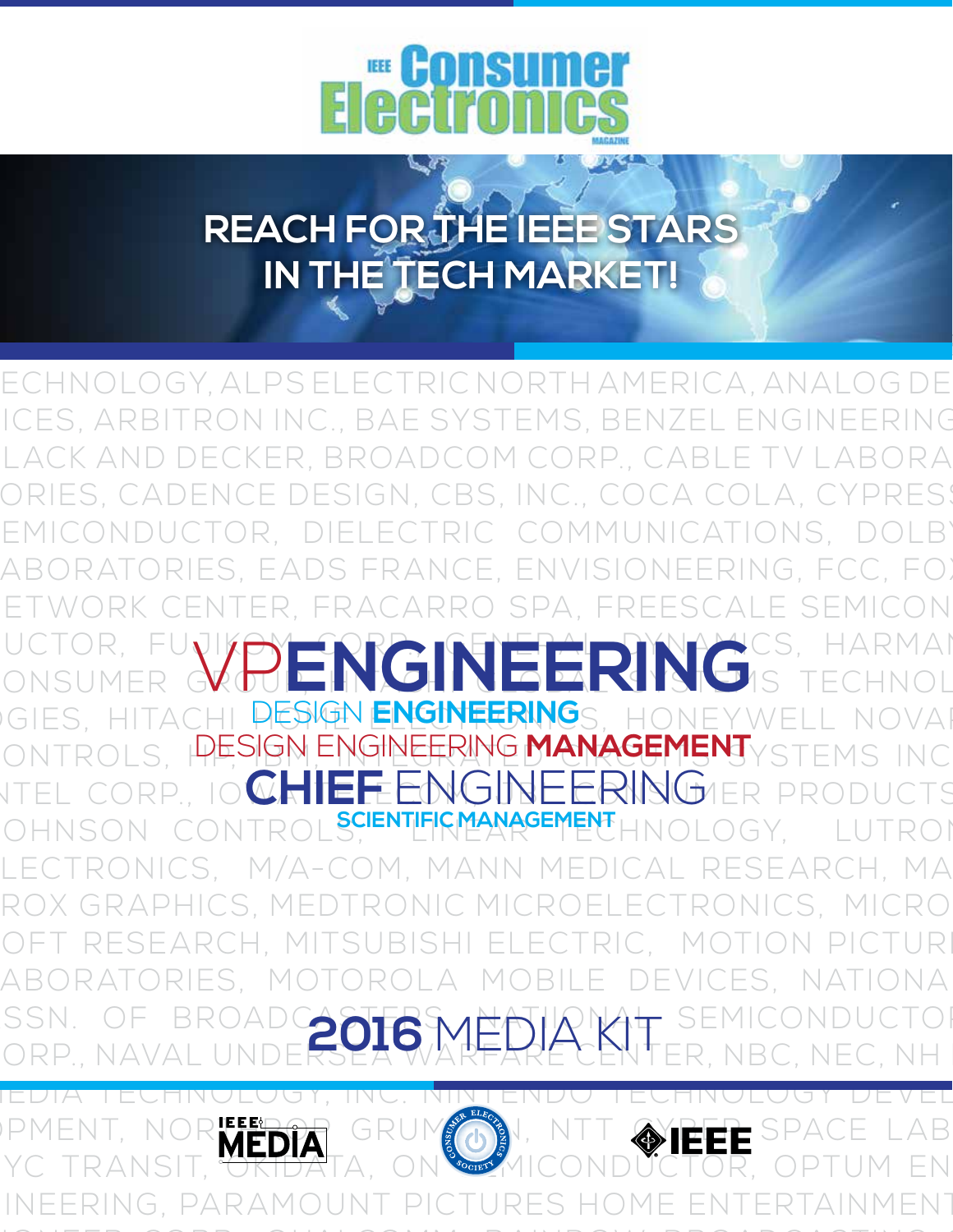### GAIN MARKET ADVANTAGE

IEEE Members are power players. The facilities that they influence are spending significant sums on technology purchases, making them prime sales targets for marketers' messages.

## 89%\*

of IEEE Members state that their recommendations are ultimately specified or purchased

## $\mathbf{D}_{\mathbf{0}}^*$

are involved in setting the direction for their organization's design engineering/R&D initiatives

# 4%\*

often specify/recommend by brand, with 63% of their recommendations taken most often



#### IEEE MEMBERS' PURCHASING CATEGORIES\*

| 77% | <b>Computer hardware</b>             |
|-----|--------------------------------------|
| 69% | <b>Test and measurement products</b> |
| 57% | <b>Simulation software</b>           |
| 57% | <b>Circuits and systems</b>          |
| 53% | <b>Computing and graphics</b>        |
| 51% | Power and energy equipment           |
| 49% | <b>CAD/CAM/CAE systems</b>           |
| 49% | Internet applications                |
| 47% | <b>Embedded systems</b>              |
| 45% | <b>Control technologies</b>          |
| 45% | <b>IC/semiconductors</b>             |
| 41% | <b>Scientific computing</b>          |
| 41% | <b>Business/ERP software</b>         |
| 40% | <b>Power solutions</b>               |
| 38% | Security systems and solutions       |
| 36% | Programmable logic (FPGAs)           |
| 33% | Electromagnetic technology           |
| 32% | <b>Microwave RF</b>                  |
| 30% | Intelligent systems                  |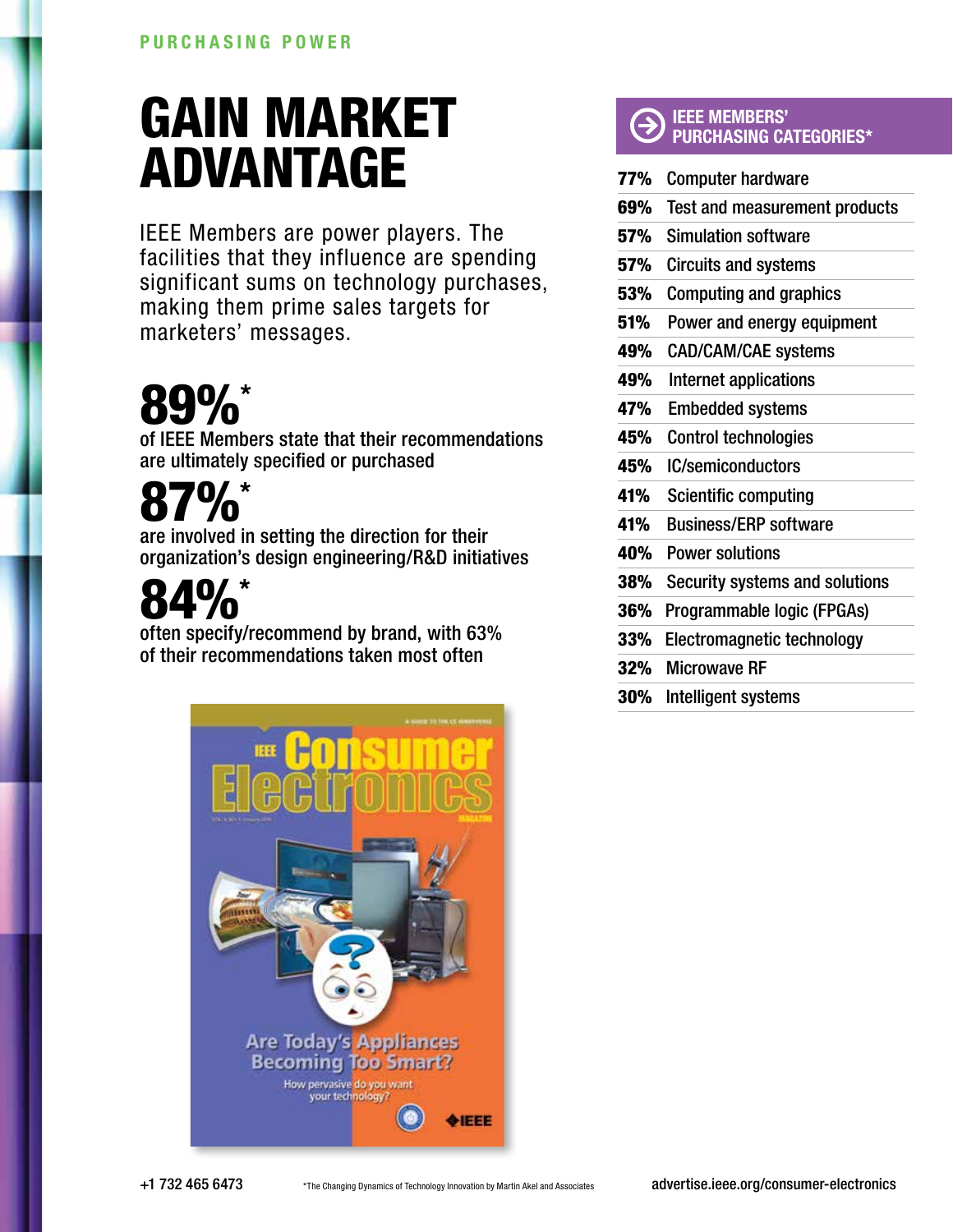### Designed for engineers at the forefront of technology

The IEEE Consumer Electronics Society is a global community of over 4,000 leading innovators who explore how technology drives industry and impacts modern society and business – both today and tomorrow.

- They develop industry standards in a wide range of technologies
- Their exclusive and authoritative peer-reviewed editorial and standards are the most highly-cited in U.S. and European patents and IEEE journals
- They sponsor annual conferences and meetings worldwide, including the IEEE International Conference on Consumer Electronics

#### IEEE CE-S Marketing





APEX 2015 Award of Excellence winner for Writing in the Magazine, Journal and Tabloid category!

*IEEE Consumer Electronics Magazine* covers the vast influence of modern electronics on consumer products, including devices that make lives easier and safer.

Paid Circulation – 4,239 Frequency – Quarterly

Reach the largest concentration of high-tech professionals in the market. Contact your local IEEE Media sales representative for more information today!

#### $\boldsymbol{\Theta}$ **DEMOGRAPHICS**

Reach the largest concentration of high-tech professionals in the field.\*



Senior Management 21%



Engineering & Engineering Management 46%



Business & Industry 84%

**KEY PRODUCTS** 

ASICS (Application Specific Integrated Circuits) Biomedical Electronics Communication Circuits Control Components Component Packaging Design Toolkits DSP Chips and Cores DSP Resource Boards DSP Software Integrated Circuits Linear and Analog Circuits Memory Chips and Systems **Microprocessors** Multimedia Technology Radar and Sonar **Semiconductors** Signal Processors Switches Systems and Subsystems Test Equipment and Instrumentation Consumer Electronics Reference and Textbooks Consumer Electronics Programs

and Courses